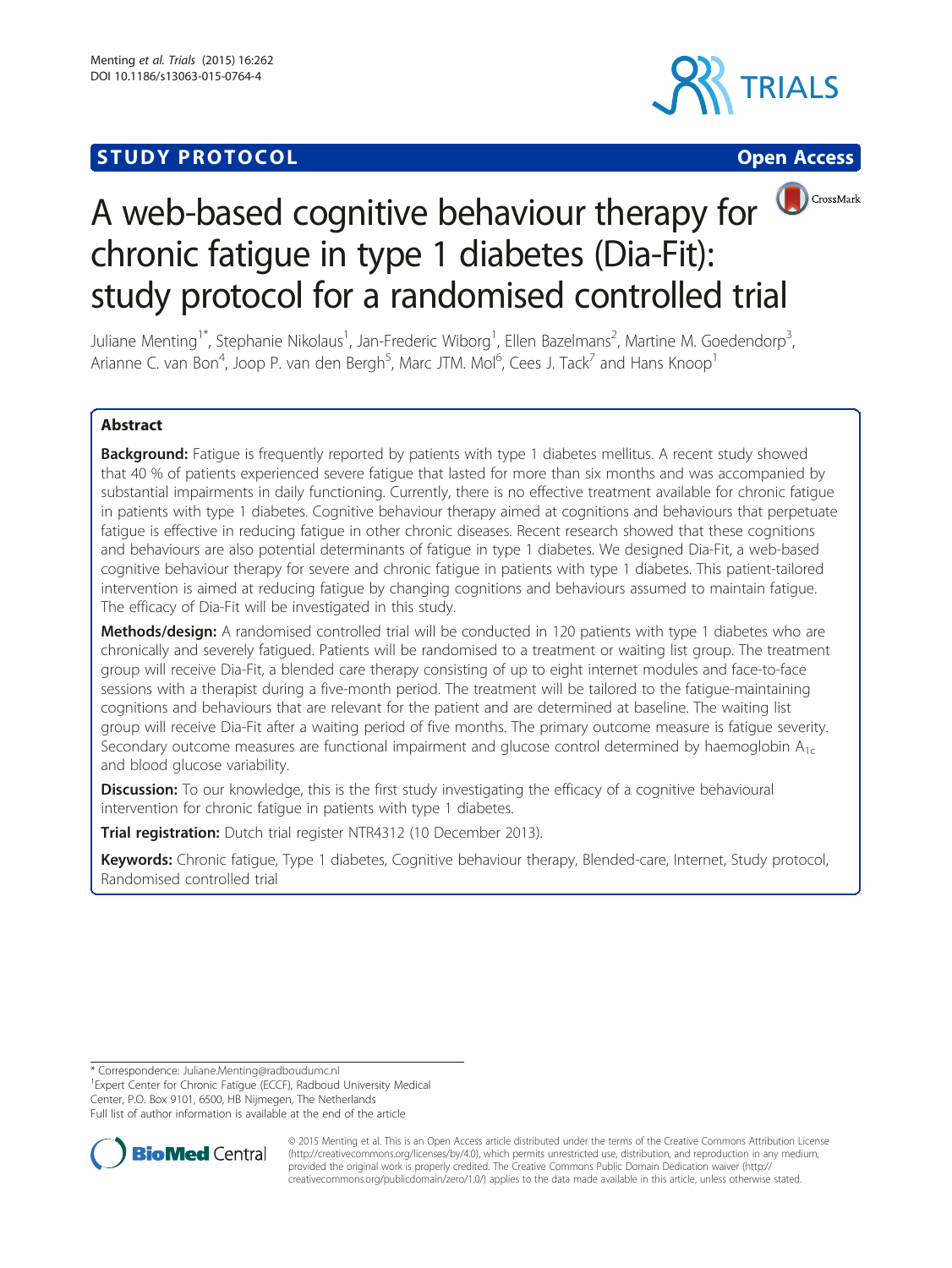# Background

Diabetes mellitus is a highly prevalent health care problem: about 380 million adults are affected by diabetes worldwide and the number is expected to rise to 590 million adults by the year 2035 [[1\]](#page-7-0). About 10 % of patients are diagnosed with type 1 diabetes mellitus (T1DM). T1DM is an autoimmune disorder, mostly diagnosed in childhood or adolescence, leading to beta cell destruction and an insulin secretion defect [[2\]](#page-7-0). Patients need to inject insulin to control their blood glucose levels. T1DM is associated with medical complications both acute and long term, such as cardiovascular diseases, nephropathy, neuropathy and retinopathy [[2\]](#page-7-0). The goal of diabetes treatment is to control blood glucose levels at a near normal level to delay or prevent medical complications and increase the quality of life of patients. Optimal diabetes control requires continuous diabetes self-management.

The proposed study described in this paper will focus on severely fatigued patients with T1DM. Fatigue is an often-reported symptom by patients with T1DM. In a cross-sectional study by our research group of 214 patients with T1DM, 40 % of patients suffered from severe fatigue lasting at least for six months [[3\]](#page-7-0). Chronic fatigue was associated with more impairment in daily functioning, and fatigue was the most burdensome symptom of all assessed diabetes-related symptoms. [\[3](#page-7-0)]. Other studies that have investigated fatigue in T1DM patients provide limited information about the impact and chronicity of fatigue [\[4](#page-7-0), [5](#page-7-0)]. However, fatigue is also a highly prevalent symptom in other chronic diseases. Fatigue was found to be a burdensome and invalidating symptom in patients with type 2 diabetes [[6](#page-7-0)–[8\]](#page-7-0) and highly prevalent in patients with rheumatoid arthritis and neuromuscular disorders [[9](#page-7-0)–[11](#page-8-0)].

The etiology of severe fatigue in T1DM is not well understood. It seems obvious that physiological diabetes-related factors such as haemoglobin A1c ( $HbA_{1c}$ ) levels or variations in blood glucose levels are associated with fatigue. While fatigue is a classical presenting symptom of hyperglycaemia, in our cross-sectional study no relationship between glucose control ( $HbA_{1c}$  levels) and fatigue severity was found [\[3](#page-7-0)]. Also, parameters gathered during continuous glucose monitoring such as the blood glucose variability were unrelated to persistent fatigue. Other diabetes-related factors were correlated to fatigue: the number of complications due to diabetes, diabetesrelated distress and diabetes specific self-efficacy. Also, there was a univariate relationship between fatigue and somatic comorbidity. In a multiple regression, several cognitive behavioural factors were found to be potential determinants of fatigue: disrupted sleepwake patterns, low physical activity, catastrophising thoughts about fatigue and low self-efficacy with respect to fatigue and pain. These cognitive behavioural factors are also known to be determinants of fatigue in other chronic diseases [\[12](#page-8-0)–[15\]](#page-8-0). Based on the available literature on diabetes and chronic fatigue in other chronic illnesses, we designed a cognitive behavioural model of fatigue in T1DM (Fig. [1](#page-2-0)). We assume that fatigue in T1DM is initially triggered by hyperglycaemia and/ or diabetes-related factors such as the number of complications due to diabetes and/or somatic comorbidities. Once the fatigue has been triggered, other factors perpetuate it. We assume that these perpetuating factors are cognitive behavioural factors such as 1) a decreased or deregulated level of physical activity, 2) sleep disturbances and disrupted sleep-wake rhythm and 3) dysfunctional cognitions with respect to fatigue. Furthermore, we assume 4) pain and painrelated cognitions and 5) a lack of social support and/ or negative social interactions to be perpetuating factors of fatigue in T1DM. All the aforementioned factors have been identified as determinants of fatigue in patients with T1DM and/or have repeatedly been found to be perpetuating factors of fatigue in other chronic illnesses [[3,](#page-7-0) [12](#page-8-0)–[15](#page-8-0)]. Finally, 6) diabetesrelated distress is added to the model, because an association between fatigue and diabetes-related distress was found [[3\]](#page-7-0). The six perpetuating factors can be addressed in cognitive behaviour therapy (CBT) for fatigue. Previous research has shown that CBT is effective in reducing fatigue in other chronic diseases and conditions [[16](#page-8-0)–[18\]](#page-8-0).

To our knowledge, there are no studies that tested the efficacy of interventions specifically aimed at chronic fatigue in patients with T1DM. We propose that CBT aimed at the maintaining factors of fatigue will lead to a reduction of fatigue and associated disabilities. For this purpose, we developed Dia-Fit, a web-based cognitive behavioural intervention aimed at reducing fatigue. Dia-Fit is a blended-care therapy that consists of web-based modules supported by face-to-face sessions with a therapist. Blended care has the advantage of limiting the therapist time needed to deliver the intervention and reducing travel time, expenses and rigid appointments for patients. The primary objective of this study is to investigate the efficacy of Dia-Fit for chronic fatigue in patients with T1DM in a randomised controlled trial. The primary outcome measure is fatigue severity. Secondary outcome measures are the level of disabilities,  $HbA_{1c}$  and blood glucose variability. We will also investigate the long-term effects of Dia-Fit in a follow-up, six months after the intervention. If Dia-Fit leads to the expected improvement in fatigue severity compared to the waiting list, we will perform a mediation analysis to determine whether changes in the proposed fatigue maintaining factors mediate the effect of Dia-Fit on fatigue severity.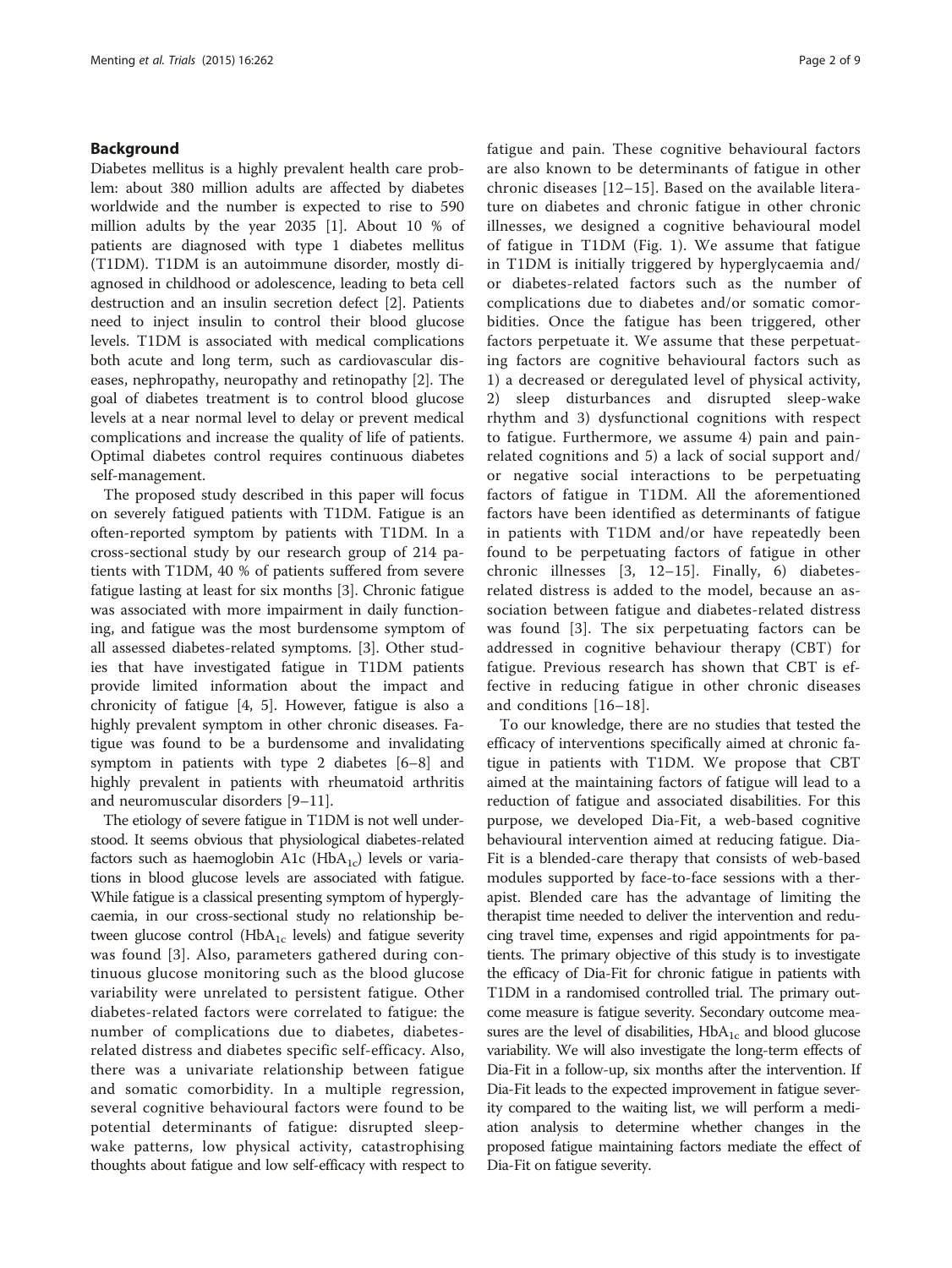<span id="page-2-0"></span>

# Methods/design

# Study design

The study is a randomised controlled trial (RCT) and will be conducted at the Expert Center for Chronic Fatigue (ECCF) of the Radboud University Medical Center. Patients who are eligible to participate will be randomly allocated to either the intervention group or a waiting list group. Patients allocated to the intervention group will directly receive the Dia-Fit intervention, while patients allocated to the waiting list group will receive the Dia-Fit intervention after a waiting period of five months. Assessments are planned before and after the intervention and the waiting list period. In both conditions, patients will be assessed again at a follow-up six months after receiving the treatment (Fig. 2).

# Recruitment process and study population

One hundred and twenty chronically fatigued patients with T1DM will be included. Patients will be recruited from the diabetes outpatient clinic of the Radboud University Medical Center and three general hospitals all located in the South East Netherlands. Patients will also be recruited through websites and social media. Patients of the diabetic outpatient clinics will be screened by their treating consultant for the sociodemographic and medical criteria of eligibility (criteria 1, 2 and 3 of the inclusion criteria and criteria 1 through 7 of the exclusion criteria). Inclusion criteria and exclusion criteria are listed in Table [1](#page-3-0).

Patients who are eligible will receive a letter from their consultant with information about the possibility of

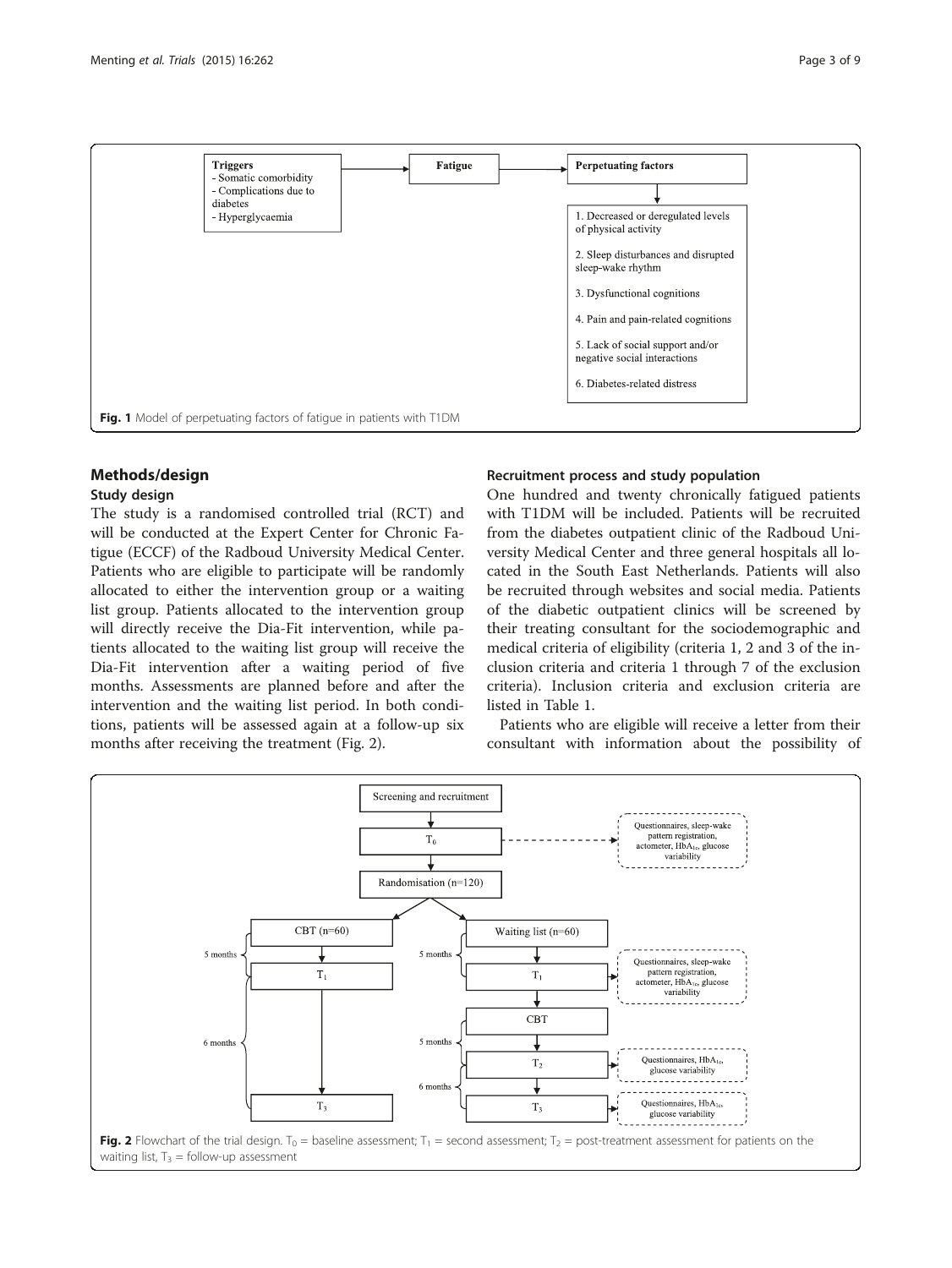#### <span id="page-3-0"></span>Table 1 Inclusion and exclusion criteria

#### Inclusion criteria

- (1) Diagnosis of type 1 diabetes for at least 1 year
- (2) Between 18 and 70 years old
- (3) Able to read, speak and write Dutch
- (4) Severely fatigued operationalised as scoring ≥ 35 on the subscale fatigue severity of the CIS (Checklist Individual Strength)
- (5) Fatigued for at least 6 months

#### Exclusion criteria

- (1) Moderate to severe renal failure operationalised as having a glomerular filtration rate (GFR)  $\leq$  45
- (2) Blindness or severe visual impairment
- (3) Medical history of congestive heart failure
- (4) Medical history of a stroke in the past five years
- (5) Body mass index (BMI)  $\geq$  40
- (6) Wheelchair-dependent
- (7) Other concurrent psychiatric or medical comorbidity that could explain the fatigue

receiving treatment for persistent fatigue in the context of this research project. Attached to the letter, patients will receive a short screening questionnaire consisting of the Checklist Individual Strength (CIS) [\[19](#page-8-0)] and a question about the duration of the fatigue (criteria 4 and 5 of the inclusion criteria). Patients who are interested in participating can fill in the questionnaire and send it back, together with a written consent giving permission to the researcher (JM) to contact them. Patients who have a score of 35 or higher on the subscale fatigue severity of the CIS and who indicate that they are fatigued for six months or longer will receive further information about the study, both by telephone and in writing. Patients can decide to participate in the study within a period of two weeks from the time that the researcher contacted them. If patients are willing to participate, they will be asked to give written informed consent for participation in the study. They will then be invited for a baseline assessment at the ECCF. During baseline assessment, patients fill in the Beck Depression Inventory (BDI) [[20\]](#page-8-0) and the Symptom Check List (SCL90) [\[21](#page-8-0)]. Patients with a score of 4 or higher on the BDI and/or a total score of 164 or higher on the SCL90, which is higher than the mean and two standard deviations of healthy people from the general population [\[21\]](#page-8-0), will be screened for the presence of a psychiatric disorder using the Mini-International Neuropsychiatric Interview (M.I.N.I.) [\[22\]](#page-8-0). Patients will be excluded if they meet the criteria of the M.I.N.I. for: depressive episode, suicidality, (hypo-)manic episode, panic disorder, obsessive-compulsive disorder, post-traumatic stress disorder, alcohol dependence and alcohol abuse, substance dependence and substance

abuse, psychotic disorders, anorexia nervosa, bulimia nervosa and/or generalised anxiety disorder.

Patients who contact the researcher in response to information about the study in the media and are not treated in one of the four participating hospitals will first be screened for eligibility by a consultant of the diabetes outpatient clinic of the Radboud University Medical Center.

# Ethical approval

This study has been reviewed and approved by the Medical Ethical Committee of the Radboud University Medical Center (registration number 2013/165, NL43178.091.13). The study has also been approved and registered by the local ethical committees of the involved general hospitals: Rijnstate Ziekenhuis, Canisius-Wilhelmina Ziekenhuis and VieCuri Medisch Centrum. The study has been registered in the Dutch Trial Register (trial number NTR4312). All patients will receive verbal and written information about the study, and all patients must give written informed consent before randomisation and inclusion.

# Intervention

Dia-Fit consists of blended care, a combination of assignments, information and e-mail contact delivered via an internet portal and individual face-to-face sessions with a therapist. The total duration of the intervention is five months. During these months patients get online information and assignments, have fortnightly e-mail contact with their therapist and receive five to eight face-to-face sessions. The intervention is aimed at changing cognitions and behaviours thought to maintain fatigue; these are depicted in Fig. [1.](#page-2-0) Which cognitions and behaviours are relevant and applicable for the individual patient will be determined on the basis of cut-off scores on various questionnaires filled in at baseline assessment and the clinical interview by the therapist. For each fatigue-perpetuating factor a treatment module is developed. In this way the intervention can be tailored based on the applicable factors. Patients can follow from three up to eight of the following modules:

- 1. Goals setting. All patients receive this module. The module is the start of the Dia-Fit intervention and consists of psycho-education about fatigue in T1DM and the cognitive behavioural model of fatigue in T1DM. There will be a discussion about which modules are relevant for the patient. The patient will formulate goals of the therapy that, if attained, imply that a patient is no longer severely fatigued and no longer limited by fatigue in daily functioning.
- 2. Regulation of the sleep-wake pattern. At baseline, patients register bedtimes, times that they get up and the time slept during the day for two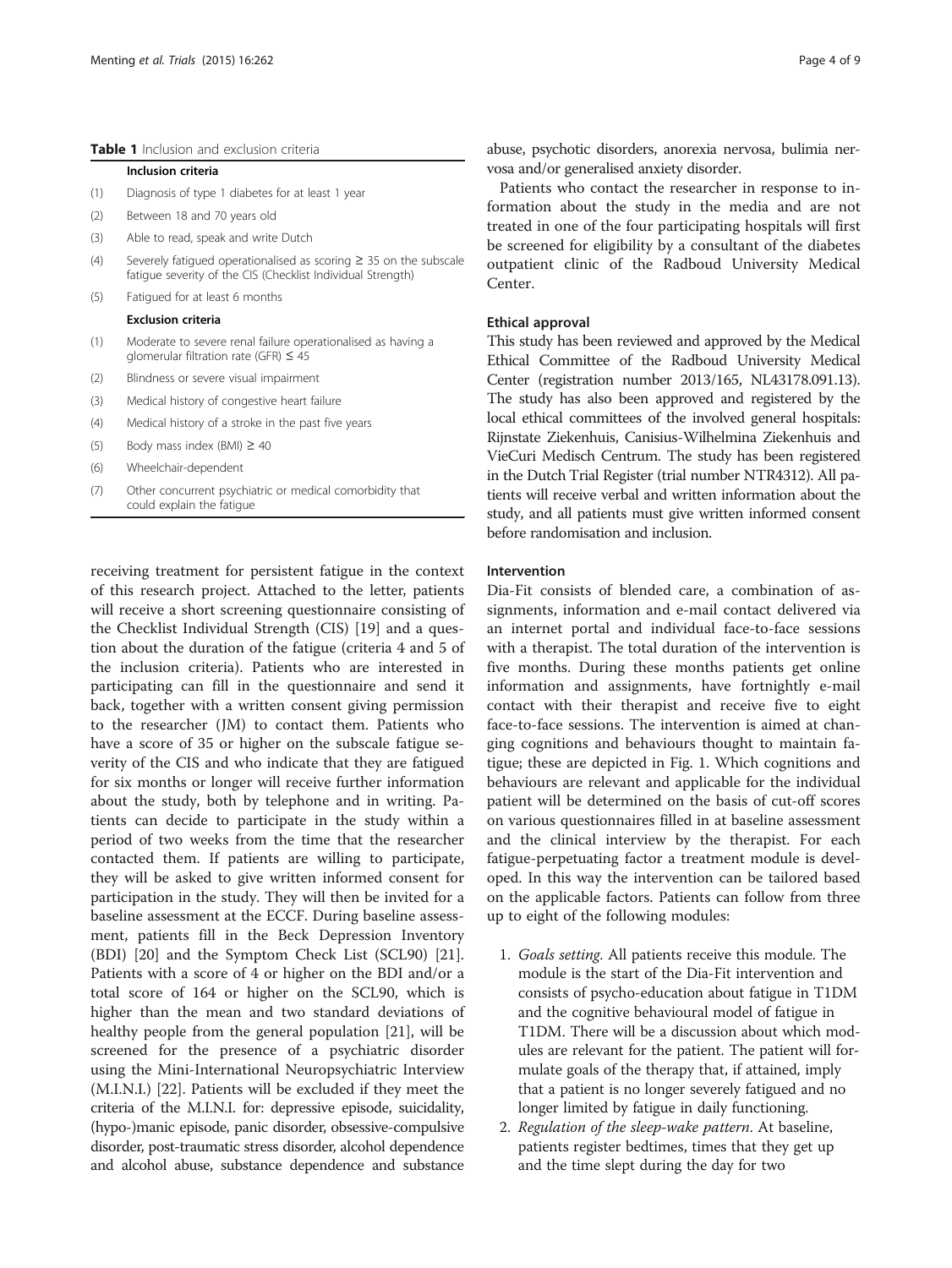consecutive weeks. This module is indicated if patients score 60 or higher on the subscale sleep of the Sickness Impact Profile 8 (SIP8) [[23\]](#page-8-0) and/or if their bedtime and get-up time registration shows evidence of a disrupted sleep-wake pattern. In this module the importance of a regular sleep-wake cycle is discussed. Patients are asked to maintain fixed bedtimes and get-up times and to stop sleeping or lying down during the day.

- 3. Formulating helpful fatigue-related beliefs. This module addresses low self-efficacy with respect to fatigue, fatigue catastrophising and the tendency of patients to focus on fatigue. Dysfunctional beliefs will be reformulated and patients will practice applying helpful beliefs in their daily life. If patients score 19 or lower on the Self Efficacy Scale (SES) for fatigue [\[24\]](#page-8-0) and/or 16 or higher on the Fatigue Catastrophising Scale (FCS) [[25](#page-8-0)], they will receive this module. The tendency to focus on fatigue will be addressed if patients score 30 or higher on the Illness Management Questionnaire (IMQ) subscale focusing on symptoms [\[26\]](#page-8-0). Patients will learn how to shift their attention to other things instead of fatigue, such as activities or the environment. Patients will also be asked to stop talking about fatigue and to ask significant others to stop talking about fatigue.
- 4. Activity regulation and increasing the level of activity. This module is applicable for all patients and focuses on gradually increasing activity. The physical activity pattern of patients will be assessed with an actometer at baseline. An actometer is a small device which is worn at the ankle during two consecutive weeks [\[27\]](#page-8-0). On the basis of the scores of the actometer, each patient will be categorised in one of the two activity patterns: relatively active or low active. The physical activity of relatively active patients varies from day to day and is often characterised by 'all or nothing' behaviour. Relatively active patients first learn to divide their activities more evenly across the day and week and then increase their physical activity with a graded activity program. Patients can choose to increase their physical activity level either by walking or biking. They start walking or biking at least two times a day and increase their walking or biking time step by step. Patients with a low active pattern immediately start by increasing their physical activity. After patients have increased their physical activity, they apply the same principles to social or mental activities. Only patients who experience specific problems with social or mental activities will receive these elements of the module. Patients who do not need this specific step and believe that they are able to

increase their level of activity will proceed with other modules and the realisation of their goals.

- 5. Coping with pain. This module focuses on dysfunctional cognitions regarding pain. It is assumed that catastrophising thoughts with respect to pain will make it difficult for patients to increase their activity level. Therefore, patients learn to use more helpful beliefs with respect to pain. Patients who score 55 or lower on the pain subscale of the SF36 [\[28\]](#page-8-0) and/or 16 or higher on one of the two subscales, magnification and rumination, of the Pain Catastrophising Scale (PCS) [[29\]](#page-8-0) will receive this module.
- 6. Optimalisation of social support and interactions. T1DM patients with severe fatigue can experience problems in their interactions with significant others due to a lack of understanding or support. In this module patients learn how to improve their communication with significant others about fatigue. In exercises they learn how to communicate with others about fatigue and how to be more assertive. There is also an emphasis on having more realistic expectations with respect to the reaction of others. This module is indicated if patients score 50 or higher on the subscale discrepancy and/or score 14 or higher on the subscale negative interactions of the Sonderen Social Support Inventory (SSI) [[30](#page-8-0)].
- 7. Reducing diabetes-related distress. T1DM is a chronic disease, and its management is demanding for patients. Patients can develop diabetes-related distress, for example, related to the fear of the development of medical complications, hypoglycaemia or deregulated blood glucose values. In this module patients concretise the elements of diabetes that they find stressful and learn how to better cope with these elements. The module is indicated if patients score 30 or higher on the Problem Areas in Diabetes (PAID) questionnaire [[31\]](#page-8-0).
- 8. Step-by-step realisation of goals. All patients end Dia-Fit with the realisation of goals. Patients realise the preset goals and evaluate the treatment effects. Patients who work less because of their fatigue will resume work in this module. Therapists will discuss with patients how to prevent relapse.

# Development of Dia-Fit and usability testing

The information and assignments provided on the Dia-Fit portal are developed by experts on chronic fatigue and type 1 diabetes. Usability testing was used to test the portal. Three patients with T1DM, recruited from the diabetes outpatient clinic of the Radboud University Medical Center, participated in the usability tests. They were interviewed about the usability of the portal and completed various tasks on the website in the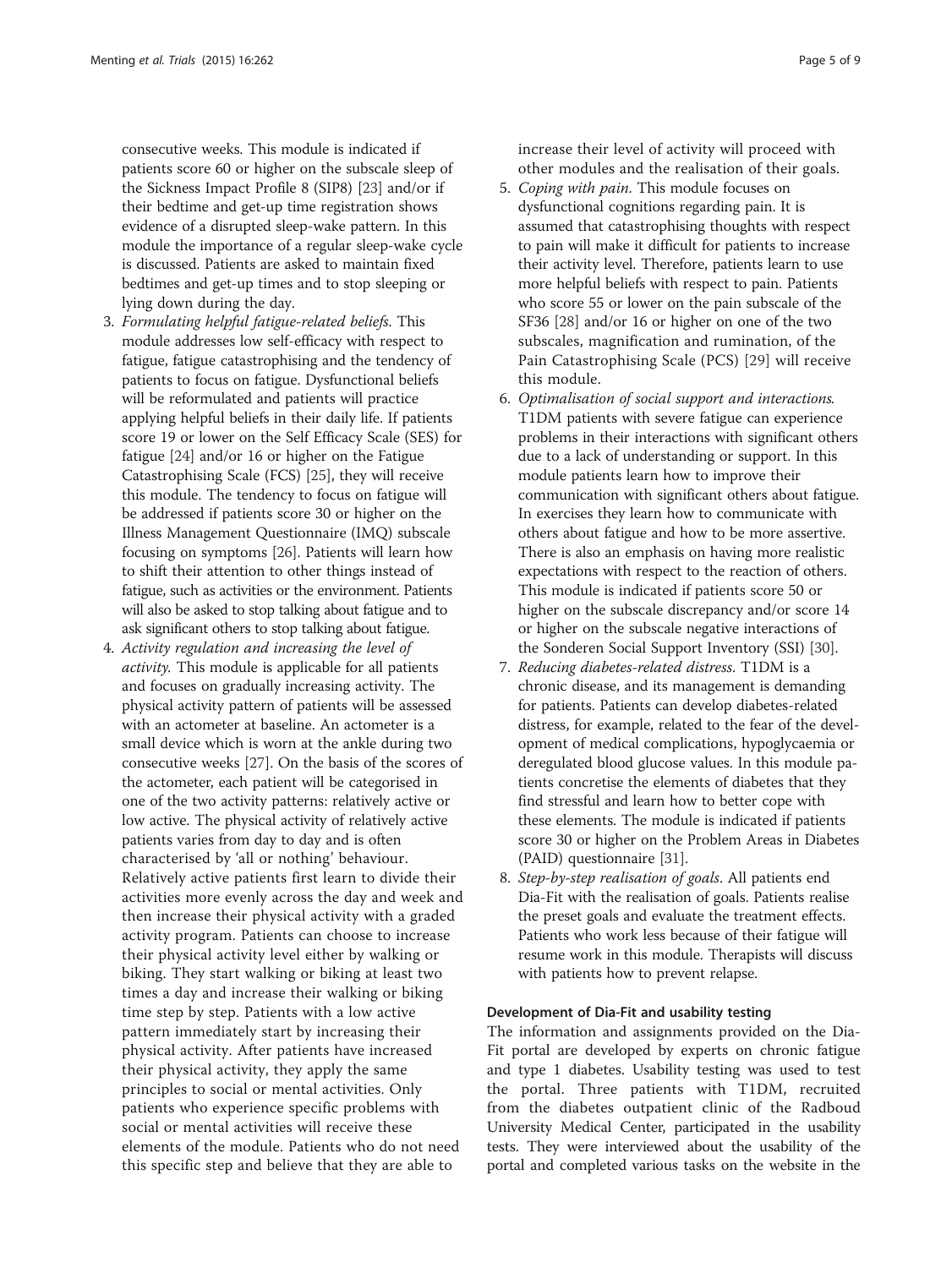presence of a researcher using the 'think aloud' technique. The intervention was improved on the basis of the findings of the usability test.

#### Training, supervision and treatment integrity

All therapists are experienced cognitive behaviour therapists working at the ECCF. Therapists will be trained in delivering Dia-Fit. They will receive bi-weekly supervision from an experienced clinical psychologist (HK).

Treatment integrity will be determined by digitally recording all face-to-face sessions and saving all e-mail contacts of Dia-Fit. At the end of the study, 5 % of the sessions and the e-mail contacts will be randomly selected and evaluated to assess to what extent the Dia-Fit treatment was delivered according to protocol.

# Outcome measures

The primary outcome measure is fatigue severity mea-sured with the fatigue severity subscale of the CIS [\[19](#page-8-0)]. The CIS subscale fatigue consists of eight items that are scored on a 7-point Likert scale from (1) 'Yes, that is true' to (7) 'No, that is not true'. Scores range from 8 to 56 with higher scores indicating more severe fatigue. Severe fatigue is operationalised as scoring 35 and higher, which is higher than the mean plus two standard deviations of a healthy control group [[32](#page-8-0)]. The CIS is a valid and reliable instrument that has been used before in patient groups with chronic diseases [\[12](#page-8-0), [13](#page-8-0)].

Secondary outcome measures are limitations in daily functioning and diabetes control. Limitations in daily functioning will be measured with the total score on the Sickness Impact Profile 8 (SIP8) [[23\]](#page-8-0). The SIP8 measures functional disability in eight different domains of functioning: sleep and rest, homemaking, mobility, social interactions, ambulation, leisure activities, alertness behaviour and work limitations. The eight subscale scores are added to provide one weighted score of disability (SIP8 total score). Higher scores indicate more disabilities. Diabetes control will be determined with two diabetesspecific clinical measurements:  $HbA_{1c}$  values and blood glucose variability.  $HbA_{1c}$  values are routinely assessed at the diabetes outpatient clinics every three months. Whenever possible, assessment of  $HbA_{1c}$  for the study and the routine assessment will be combined. Blood glucose variability will be derived from 7-point blood glucose profiles, measured for two consecutive days. The standard deviation of the mean glucose level is used as an indicator of blood glucose variability [[33](#page-8-0)].

Questionnaires that will help decide which modules of the Dia-Fit intervention should be used are described in the section Intervention. Based on the model of fatigue in T1DM several fatigue- and diabetes-related cognitions and behaviours are assessed. Questionnaires and measurement points are listed in Table [2](#page-6-0).

## **Assessments**

The baseline assessment  $(T_0)$  consists of two appointments at the ECCF. During both test sessions patients will complete questionnaires (Table [2](#page-6-0)). In the two weeks between the two sessions patients will wear an actometer to measure physical activity [\[27](#page-8-0)]. Patients will also record their symptoms and activities in a diary. In addition, blood glucose variability and  $HbA_{1c}$  will be assessed. After the baseline assessment patients will be randomised to either the Dia-Fit intervention group or the waiting list group. After five months the second assessment will be done  $(T_1)$ , consisting of the same measures as at baseline assessment. After  $T_1$  the waiting list group will start with Dia-Fit. The waiting list group will receive an extra assessment after therapy  $(T_2)$ . All patients will be assessed six months after finishing Dia-Fit  $(T_3)$ .  $T_2$  and  $T_3$  will consist of a limited number of measures (Table [2\)](#page-6-0).

# Adverse events

Adverse events (AEs) will be assessed at  $T_1$ . Patients will be asked to fill in a questionnaire regarding the development of new symptoms during the therapy or waiting period. All AEs that are spontaneously reported by patients or observed by the investigator will be recorded and reported to the ethical committee. The investigator will also record and report serious adverse events (SAEs) to the ethical committee. Previous research has shown that CBT for fatigue is a safe treatment [\[34](#page-8-0)].

# Treatment adherence

Treatment adherence will be determined in two ways. First, therapists will be asked to rate the degree of adherence to the Dia-Fit intervention by the patient on a scale of 0 to 10 at the end of the therapy. Second, patients will be asked to rate the degree to which they adhered to the different modules of the Dia-Fit treatment at the end of the therapy. Both scores will be correlated with the change score (pre-treatment versus post-treatment) on the primary outcome measure.

#### Sample size

Sample size calculation was based on the guidelines of Borm and colleagues (2007) [\[35](#page-8-0)] and Van Breukelen (2006) [[36\]](#page-8-0) for analysis of covariance (ANCOVA) in randomised controlled trials. On the primary outcome parameter, the CIS fatigue severity, we assumed a clinically relevant difference in post-treatment scores of 6 between the Dia-Fit and the waiting list condition [\[37\]](#page-8-0). With a power of 0.90, a two-sided alpha of 0.05 and a standard deviation of 8.6, a minimum number of 45 patients would be needed per condition when using a t-test. According to Borm and colleagues (2007) this number of patients can be multiplied by a 'design factor' when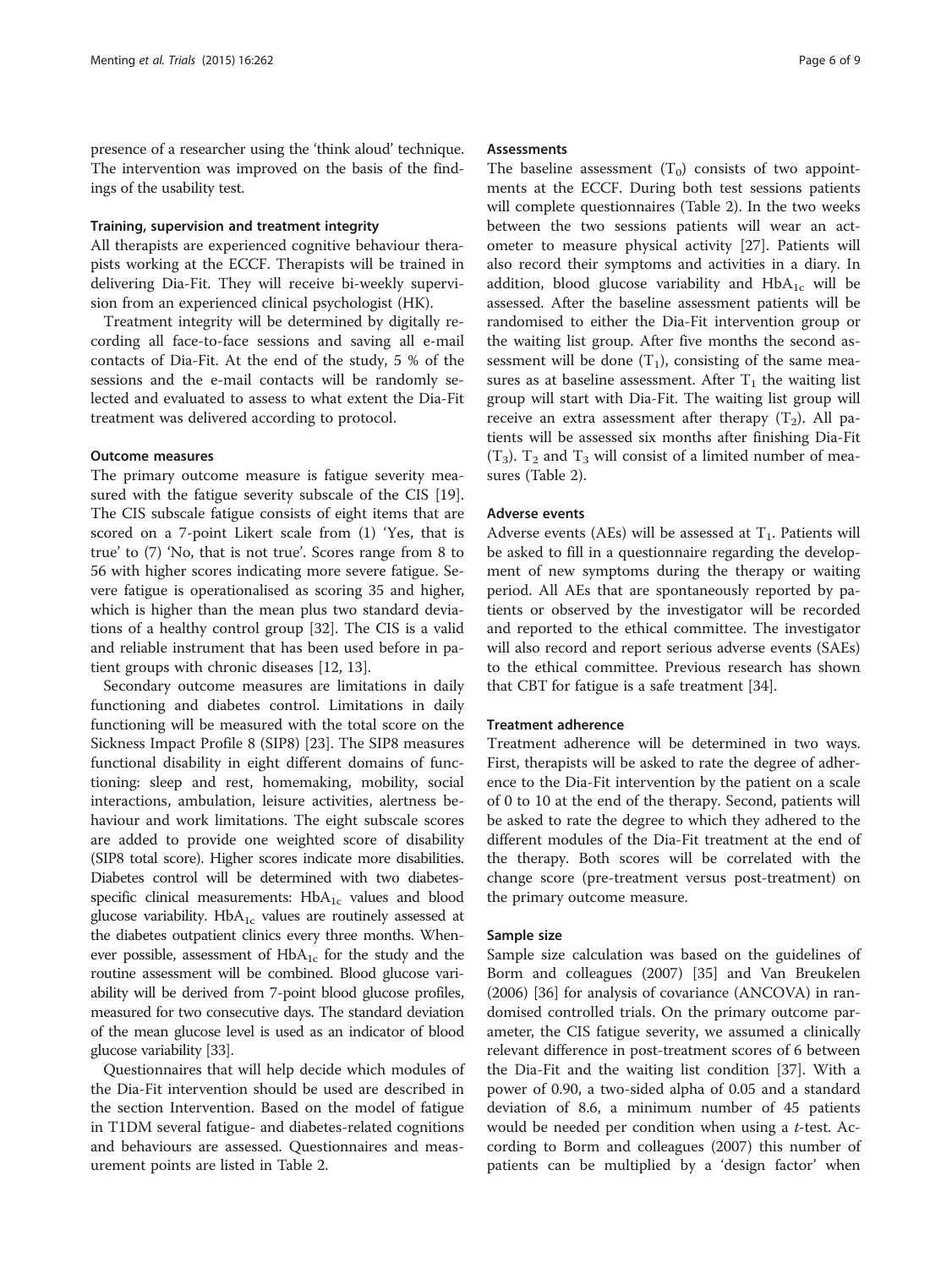#### <span id="page-6-0"></span>Table 2 Time points of all measures

|                                                                      | Measurements                                                                  |   |         | $T_0$ $T_1$ $T_2$ $T_3$ |     |
|----------------------------------------------------------------------|-------------------------------------------------------------------------------|---|---------|-------------------------|-----|
| Main outcome measures                                                |                                                                               |   |         |                         |     |
| Fatique severity                                                     | Checklist Individual Strength (CIS, subscale fatigue) [19]                    |   |         | X X X X                 |     |
| Secondary outcome measures                                           |                                                                               |   |         |                         |     |
| Limitations in daily functioning                                     | Sickness Impact Profile 8 (SIP8, total score) [23]                            |   | XX.     |                         | X X |
| Diabetes regulation                                                  | $HbA_{1c}$ ; blood glucose variability [33]                                   |   | XX.     |                         | XX  |
| <b>Indicators for modules</b>                                        |                                                                               |   |         |                         |     |
| Sleep problems                                                       | Sickness Impact Profile 8 (SIP8, subscale sleep) [23]                         |   | XX      |                         |     |
| Dysfunctional cognitions with respect to fatigue                     | Self Efficacy Scale (SES) [24]                                                |   | XX      |                         |     |
|                                                                      | Fatigue Catastrophising Scale (FCS) [25]                                      |   | $X$ $X$ |                         |     |
|                                                                      | Illness Management Questionnaire (IMQ) [26]                                   |   | XX      |                         |     |
| Level of physical activity                                           | Actometer [27]                                                                |   | XX      |                         |     |
| Pain severity and impact of pain                                     | SF36 Questionnaire (subscale pain) [28]                                       |   | XX      |                         |     |
|                                                                      | Pain Catastrophising Scale (PCS) [29]                                         |   | X X     |                         |     |
| Cognitions with respect to social support and social<br>interactions | Sonderen Social Support Inventory (SSI) [30]                                  |   | XX      |                         |     |
| Diabetes-related distress                                            | Problem Areas in Diabetes (PAID) [31]                                         |   | X X     |                         |     |
| Other measures                                                       |                                                                               |   |         |                         |     |
| Depression                                                           | Beck Depression Inventory (BDI) [20]                                          |   | XX      |                         |     |
| Psychological distress                                               | SCL90 [21]                                                                    | Χ |         |                         |     |
| Cognitions regarding fatigue                                         | Fatique Quality List (FQL) [39]                                               |   | XX      |                         |     |
| Cognitions with respect to activity                                  | Tampa Scale for Kinesiophobia 2 (TSK2) [40]                                   |   | $X$ $X$ |                         |     |
| Affective quality of pain                                            | McGill Pain Questionnaire (MPQ) [41]                                          |   | XX      |                         |     |
| Causal attributions                                                  | CAL diabetes [42]                                                             |   | $X$ $X$ |                         |     |
| Diabetes quality of life                                             | Diabetes Quality of Life Brief Clinical Inventory (DQOL_BCI) [43]             |   | XX      |                         |     |
| Cognitions regarding symptoms of chronic illness                     | Illness Cognition Questionnaire (ICQ) [44]                                    |   | $X$ $X$ |                         |     |
|                                                                      | Cognitive and Behavioural Responses to Symptoms Questionnaire<br>(CBRSQ) [45] |   | XX      |                         |     |
| Self-efficacy regarding diabetes self-care                           | Confidence in Diabetes Self-Care Scale (CIDS) [46]                            |   | $X$ $X$ |                         |     |
| Physical activity                                                    | International Physical Activity Questionnaire (IPAQ) [47]                     |   | XX      |                         |     |

 $T_0$  = baseline assessment; T<sub>1</sub> = second assessment; T<sub>2</sub> = post-treatment assessment for patients on the waiting list, T<sub>3</sub> = follow-up assessment

ANCOVA is used. This factor is one minus the squared correlation coefficient between baseline and second assessment of fatigue severity. As we have no data on which to base this correction, we used a conservative estimate of 1 as a factor which corresponds to a relatively low correlation between baseline and second assessment of about r = .20 (1 - .20<sup>2</sup> = .96  $\approx$  1). Assuming a dropout rate of 25 %, 60 patients per condition need to be randomised ( $n = 120$  in total).

# Randomisation

Patients will be randomised in an equal ratio (1:1) to one of the two groups: 1) intervention group or 2) waiting list group. A computer randomisation program that is created by an independent statistical expert will be used for randomisation. Block randomisation is used with blocks of 6. Patients will be stratified into two groups: 1) patients recruited from hospitals and 2) patients recruited via media. A test assistant who is not involved in the study will do the random allocation in the presence of the patient after the baseline assessment. The researcher (JM) will also be present to plan appointments with the therapist and for the second assessment. The researcher is not blinded for treatment allocation. A researcher blinded for treatment allocation will do the statistical analysis.

# Statistical analysis

To test if there is a difference between the intervention group and the waiting list conditions on the primary outcome measure at second assessment  $(T_1)$ , ANCOVA will be used with the score on the second assessment as the dependent variable, the baseline score on the dependent measure as covariate, and condition as fixed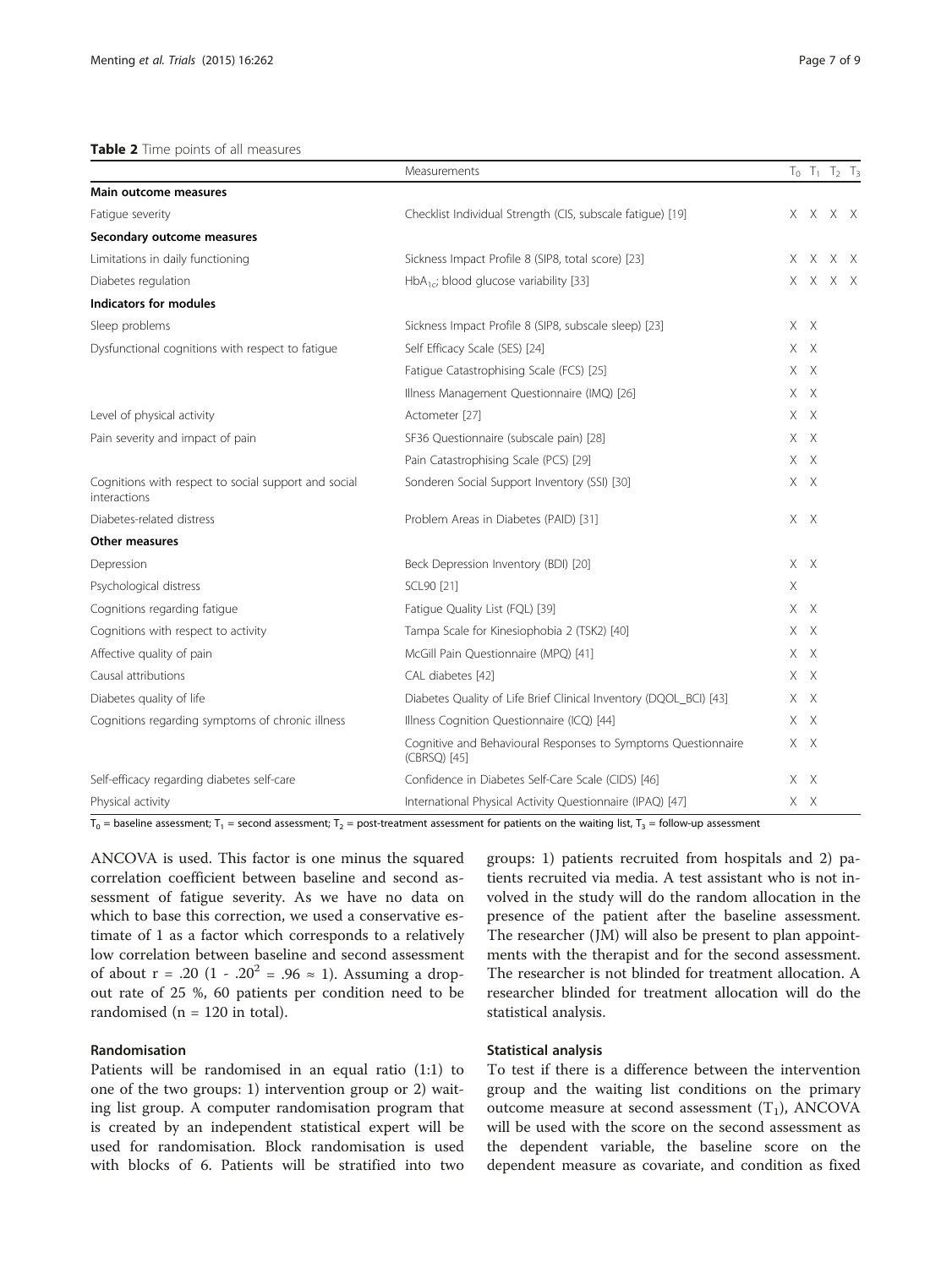<span id="page-7-0"></span>factor [\[36](#page-8-0)]. Analysis of the data will be based on intention to treat. Missing values will be replaced with multiple imputation with fully conditional specification with at least five imputations. When statistically significant differences are found, a sensitivity analysis will be performed on the basis of different assumptions about the values of missing data. For the secondary outcome measures, limitations of daily functioning and diabetes control, the same analyses will be used. To determine if the expected positive result of CBT will be sustained at follow-up, scores at follow-up  $(T_3)$  of patients treated with CBT directly or after the waiting period will be compared with the scores at post-treatment  $(T_1 \text{ or } T_2)$ using paired t-tests.

Finally, we will test with multiple mediation which changes in the proposed fatigue maintaining cognitions and behaviours mediate the expected effect of the intervention on the primary outcome parameter of fatigue severity. The proposed mediators are factors that are thought to maintain fatigue severity. The mediation analysis will be conducted according to the approach of Preacher and Hayes [[38\]](#page-8-0). Significance of the mediation effects will be determined using a non-parametric bootstrap approach which increases the power to detect significant effects even in small, non-normally distributed samples [\[38\]](#page-8-0).

# **Discussion**

To our knowledge, this study is the first randomised controlled trial testing the efficacy of a web-based cognitive behavioural intervention for chronic fatigue in patients with T1DM. Chronic fatigue is highly prevalent in T1DM and is experienced by patients as one of the most disabling symptoms of the illness. An effective treatment focusing on fatigue in patients with T1D is not yet available.

The blended-care character of Dia-Fit, consisting of web-based information, assignments and e-mail contact supported by face-to-face sessions, is a promising approach for both patients and therapists. The tailored approach of Dia-Fit makes it possible to concentrate on fatigue maintaining factors that are relevant for each individual patient.

In conclusion, the results of the described study will provide information about the efficacy of CBT for severe fatigue in patients with T1DM and, one hopes, will contribute to the treatment of fatigue in T1DM.

# Trial status

Recruitment of the Dia-Fit study is ongoing. The recruitment started in January 2014 and is expected to end in February 2016.

#### **Abbreviations**

AE: adverse event; ANCOVA: analysis of covariance; CBT: cognitive behaviour therapy; CIS: Checklist Individual Strength; ECCF: Expert Center for Chronic Fatigue; HbA<sub>1c</sub>: haemoglobin A<sub>1c</sub>; RCT: randomised controlled trial; SAE: serious adverse event; SIP: Sickness Impact Profile; T1DM: type 1 diabetes mellitus.

#### Competing interests

The authors declare that they have no competing interests.

#### Authors' contributions

JM is primary investigator and is responsible for data collection and analysis and for drafting the manuscript. SN supervised the study. JW and MG contributed to the design of the study. JW, MG and EB contributed to the development of the intervention. AB, JB and MM contributed to the data collection of the study. CT and HK designed and supervised the study; HK developed the intervention. All authors have read, revised and approved the final manuscript.

#### Acknowledgments

This study is financed by the Dutch Diabetes Research Foundation (2012.00.1483). We thank Rogier Donders for his contribution to the Statistical analysis section.

#### Author details

<sup>1</sup> Expert Center for Chronic Fatigue (ECCF), Radboud University Medical Center, P.O. Box 9101, 6500, HB Nijmegen, The Netherlands. <sup>2</sup>Department of Medical Psychology, Radboud University Medical Center, Nijmegen, The Netherlands. <sup>3</sup>Department of Health Psychology, University Medical Center Groningen, University of Groningen, Groningen, The Netherlands. 4 Department of Internal Medicine, Rijnstate Ziekenhuis, Arnhem, The Netherlands. <sup>5</sup>Department of Internal Medicine, VieCuri Medisch Centrum Venlo, The Netherlands. <sup>6</sup>Department of Internal Medicine, Canisius-Wilhelmina Ziekenhuis, Nijmegen, The Netherlands. <sup>7</sup>Department of Internal Medicine, Radboud University Medical Center, Nijmegen, The Netherlands.

# Received: 24 March 2015 Accepted: 19 May 2015 Published online: 06 June 2015

#### References

- 1. Guariguata L, Whiting DR, Hambleton I, Beagley J, Linnenkamp U, Shaw JE. Global estimates of diabetes prevalence for 2013 and projections for 2035. Diabetes Res Clin Pract. 2014;103:137–49.
- 2. Federation ID. IDF Diabetes Atlas. 2013. [http://www.idf.org/diabetesatlas.](http://www.idf.org/diabetesatlas) Accessed 22 May 2015.
- 3. Goedendorp MM, Tack CJ, Steggink E, Bloot L, Bazelmans E, Knoop H. Chronic fatigue in type 1 diabetes: highly prevalent but not explained by hyperglycemia or glucose variability. Diabetes Care. 2014;37:73–80.
- 4. Weijman I, Ros WJ, Rutten GE, Schaufeli WB, Schabracq MJ, Winnubst JA. Frequency and perceived burden of diabetes self-management activities in employees with insulin-treated diabetes: relationships with health outcomes. Diabetes Res Clin Pract. 2005;68:56–64.
- Lasselin J, Laye S, Barreau JB, Rivet A, Dulucq MJ, Gin H, et al. Fatigue and cognitive symptoms in patients with diabetes: relationship with disease phenotype and insulin treatment. Psychoneuroendocrinology. 2012;37:1468–78.
- 6. Drivsholm T, de Fine ON, Nielsen AB, Siersma V. Symptoms, signs and complications in newly diagnosed type 2 diabetic patients, and their relationship to glycaemia, blood pressure and weight. Diabetologia. 2005;48:210–4.
- 7. Chasens ER, Olshansky E. The experience of being sleepy while managing type 2 diabetes. J Am Psychiatr Nurses Assoc. 2006;12:272–8.
- 8. Weijman I, Kant I, Swaen GM, Ros WJG, Rutten GEHM, Schaufeli WB, et al. Diabetes, employment and fatigue-related complaints: a comparison between diabetic employees, "healthy" employees, and employees with other chronic diseases. J Occup Environ Med. 2004;46:828–36.
- 9. Repping-Wuts H, Fransen J, van Achterberg T, Bleijenberg G, van Riel P. Persistent severe fatigue in patients with rheumatoid arthritis. J Clin Nurs. 2007;16:377–83.